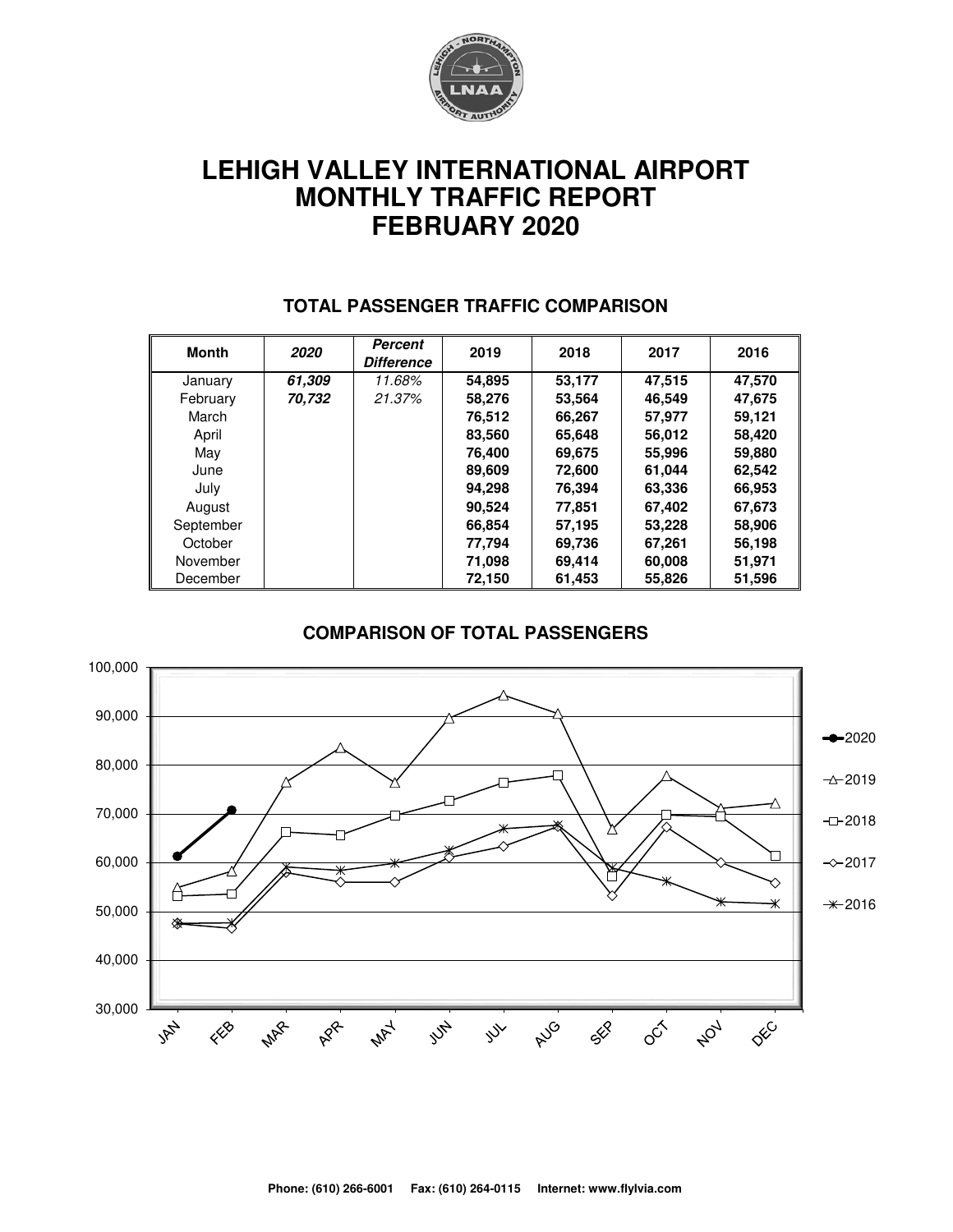#### **LEHIGH VALLEY INTERNATIONAL AIRPORT (ABE) MONTHLY TRAFFIC REPORT FEBRUARY 2020**

|                                         |                        | <b>FEBRUARY</b>        |                               |                                     |                          | YEAR-TO-DATE             |                               |                                     |
|-----------------------------------------|------------------------|------------------------|-------------------------------|-------------------------------------|--------------------------|--------------------------|-------------------------------|-------------------------------------|
|                                         | 2020                   | 2019                   | <b>Increase</b><br>(Decrease) | <b>Percent</b><br><b>Difference</b> | 2020                     | 2019                     | <b>Increase</b><br>(Decrease) | <b>Percent</b><br><b>Difference</b> |
| <b>MAJOR AIRLINES:</b><br>Passengers    |                        |                        |                               |                                     |                          |                          |                               |                                     |
| Enplaned                                | 2,289                  | 2,818                  | (529)                         | $-18.77%$                           | 4,403                    | 5,286                    | (883)                         | $-16.70%$                           |
| Deplaned                                | 2,544                  | 2,499                  | 45                            | 1.80%                               | 4,459                    | 4,831                    | (372)                         | $-7.70%$                            |
| Sub-total                               | 4,833                  | 5,317                  | (484)                         | $-9.10%$                            | 8,862                    | 10,117                   | (1,255)                       | $-12.40%$                           |
| <b>REGIONAL AIRLINES:</b><br>Passengers |                        |                        |                               |                                     |                          |                          |                               |                                     |
| Enplaned                                | 33,779                 | 27,050                 | 6,729                         | 24.88%                              | 63,347                   | 53,089                   | 10,258                        | 19.32%                              |
| Deplaned                                | 32,120                 | 25,909                 | 6,211                         | 23.97%                              | 59,832                   | 49,965                   | 9,867                         | 19.75%                              |
| Sub-total                               | 65,899                 | 52,959                 | 12,940                        | 24.43%                              | 123,179                  | 103,054                  | 20,125                        | 19.53%                              |
| <b>ITOTAL PASSENGERS</b>                | 70,732                 | 58,276                 | 12,456                        | 21.37%                              | 132,041                  | 113,171                  | 18.870                        | 16.67%                              |
| CARGO:<br>Enplaned<br>Deplaned          | 8,677,310<br>8.094.642 | 8,276,013<br>6,208,324 | 401.297<br>1,886,318          | 4.85%<br>30.38%                     | 16,736,307<br>16,233,881 | 16,497,002<br>13,186,928 | 239,305<br>3,046,953          | 1.45%<br>23.11%                     |
| <b>TOTAL CARGO</b>                      | 16,771,952             | 14,484,337             | 2,287,615                     | 15.79%                              | 32,970,188               | 29,683,930               | 3,286,258                     | 11.07%                              |
| <b>CUSTOMS:</b><br>Entries              | 7                      | 12                     | (5)                           | $-41.67%$                           | 15                       | 24                       | (9)                           | $-37.50%$                           |

### **MONTHLY AIRCRAFT ACTIVITY**

The FEDERAL AVIATION ADMINISTRATION AIR TRAFFIC CONTROL TOWER at LVIA recorded the following aircraft take-offs and landings for the month:

|                          | <b>FEBRUARY</b> |       |                               |                              |  | <b>YEAR-TO-DATE</b> |        |                               |                              |  |  |
|--------------------------|-----------------|-------|-------------------------------|------------------------------|--|---------------------|--------|-------------------------------|------------------------------|--|--|
|                          | 2020            | 2019  | <b>Increase</b><br>(Decrease) | <b>Percent</b><br>Difference |  | 2020                | 2019   | <b>Increase</b><br>(Decrease) | Percent<br><b>Difference</b> |  |  |
| <b>Major Airlines</b>    | 1.090           | 804   | 286                           | 35.57%                       |  | 2.147               | 1,577  | 570                           | 36.14%                       |  |  |
| <b>Regional Airlines</b> | 641             | 657   | (16)                          | $-2.44\%$                    |  | 1,263               | 1,316  | (53)                          | $-4.03\%$                    |  |  |
| <b>General Aviation</b>  | 2.086           | 1,851 | 235                           | 12.70%                       |  | 4,120               | 3,648  | 472                           | 12.94%                       |  |  |
| Military                 | 25              | 32    | (7)                           | $-21.88%$                    |  | 82                  | 68     | 14                            | 20.59%                       |  |  |
| Total Itinerant          | 3.842           | 3,344 | 498                           | 14.89%                       |  | 7.612               | 6,609  | 003                           | 15.18%                       |  |  |
| <b>Total Local</b>       | 2,199           | 2,483 | (284)                         | $-11.44\%$                   |  | 4,802               | 3,935  | 867                           | 22.03%                       |  |  |
| <b>ITOTAL OPERATIONS</b> | 6.041           | 5,827 | 214                           | 3.67%                        |  | 12,414              | 10.544 | 1,870                         | 17.74%                       |  |  |